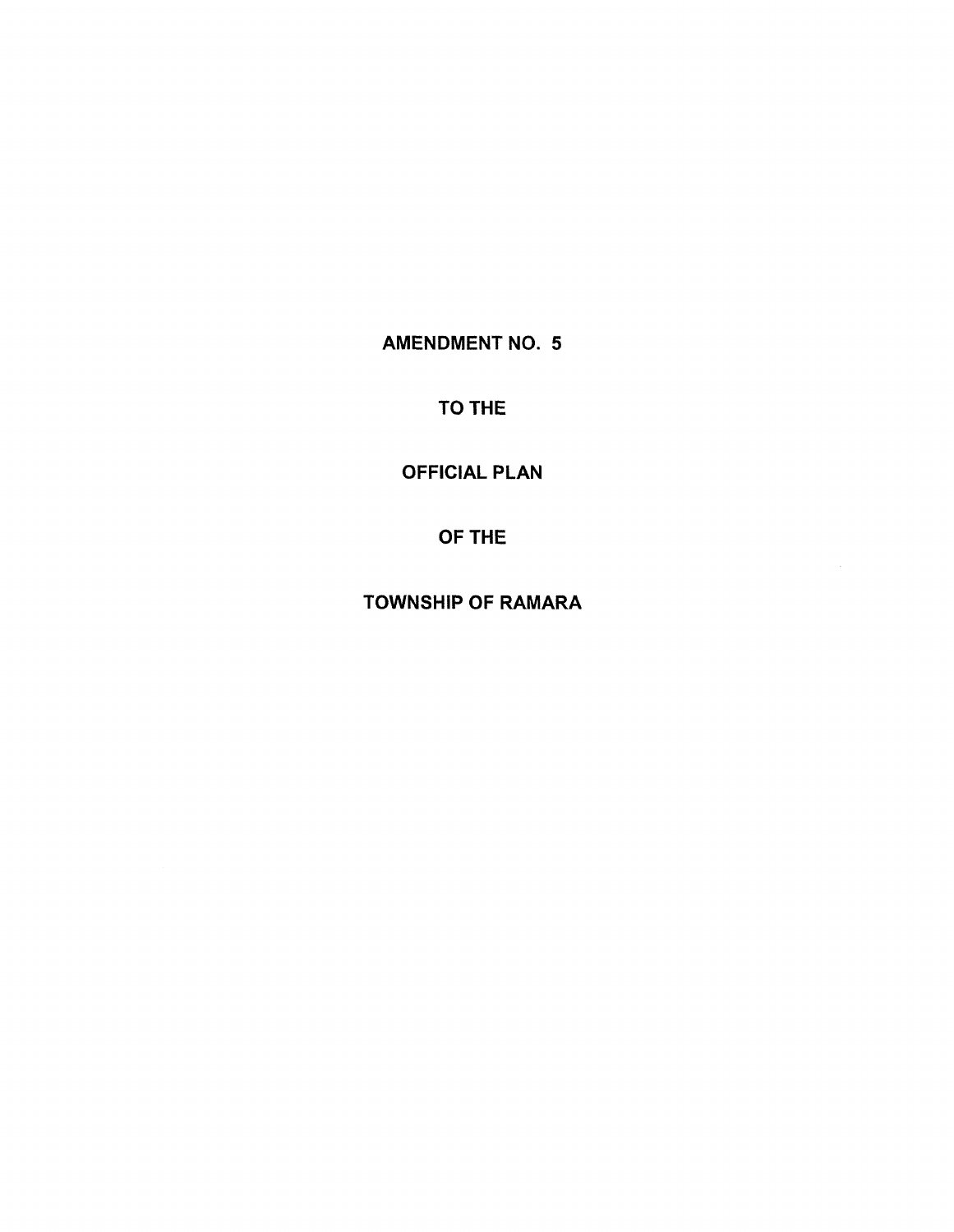### THE CORPORATION OF THE TOWNSHIP OF RAMARA

#### BY ·LAW NUMBER 2006.38

#### A BY ·LAW TO ADOPT AMENDMENT NO. 5

#### TO THE OFFICIAL PLAN OF THE TOWNSHIP OF RAMARA.

WHEREAS The Planning Act, R.S.O. 1990, as amended, Chapter P. 13, Section 17 (22), provides for adoption an of amendment to an official plan;

AND WHEREAS in accordance with Section 17(15) and Regulation 198/96, a Public Meeting was held with respect to Amendment No. 5;

NOW THEREFORE, the Council of The Corporation of the Township of Ramara in accordance with the provisions of section 17(22) of The Planning Act, enacts as follows:

- 1. THAT Amendment No. 5 to the Official Plan of the Township of Ramara, constituting the attached text and Schedule 'A', is hereby adopted.
- 2. THAT the Clerk is authorized to forward Amendment No. 5 to the County of Simcoe as required by Section 17(31) and to provide such notice as required by section 17(23) of the Planning Act.
- 3. THAT this By-law shall come into force on the day of passing thereof and this amendment comes into effect as an official plan when approved in accordance with Section 17 of the Planning Act.

BY-LAW READ A FIRST, SECOND AND THIRD TIME AND PASSED THIS 15TH DAY OF MAY 2006.

<u>William X</u>

**RICHARD P. BATES, BAS, CET - CLERK**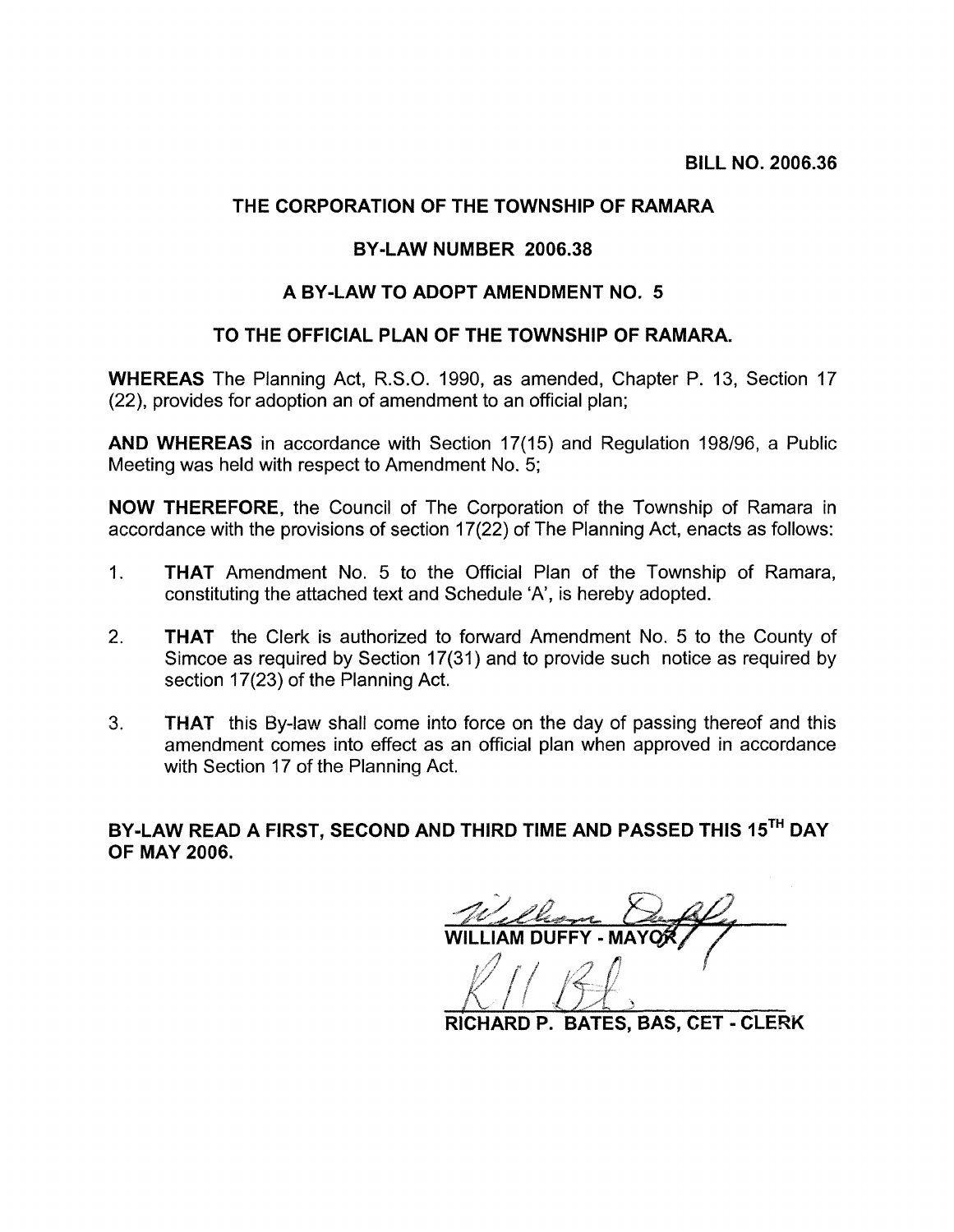AMENDMENT NO.5 TO THE TOWNSHIP OF RAMARA OFFICIAL PLAN

# PART A - THE PREAMBLE

# 1. **PURPOSE**

The purpose of this Official Plan Amendment is to amend Schedule 'A' Land Use Plan of the Township of Ramara Official Plan, from "Agriculture" to "Shoreline Residential", and to add special policies related to extending the shoreline residential area, and access to the lands. This amendment will permit the expansion of the "Shoreline Residential" designation along Lake Dalrymple for the creation of a maximum of three (3) new shoreline residential lots.

# 2. **LOCATION**

The lands subject to this amendment are located along the northwest shore of Lake Dalrymple on a 6.67 -hectare portion of the property known as Part of Lot 1, Concession 9 (Mara).

## 3. **BASIS**

This Official Plan currently designates the lands "Agriculture". The owner wishes to create 3 new shoreline lots from the larger parcel. The lands proposed for expansion of the "Shoreline Residential" designation are shown on Schedule A to this amendment.

The lands to the southwest of the subject property are currently designated Shoreline Residential. The requested Official Plan Amendment proposes to extend the existing Shoreline Residential designation to the east, along the shore of Lake Dalrymple to include the part of the subject lands in Part of Lot 1, Concession 9.

To support the requested Official Plan Amendment, an Environmental Impact Study and Agricultural Soil Capability Evaluation have been prepared and submitted to the Township: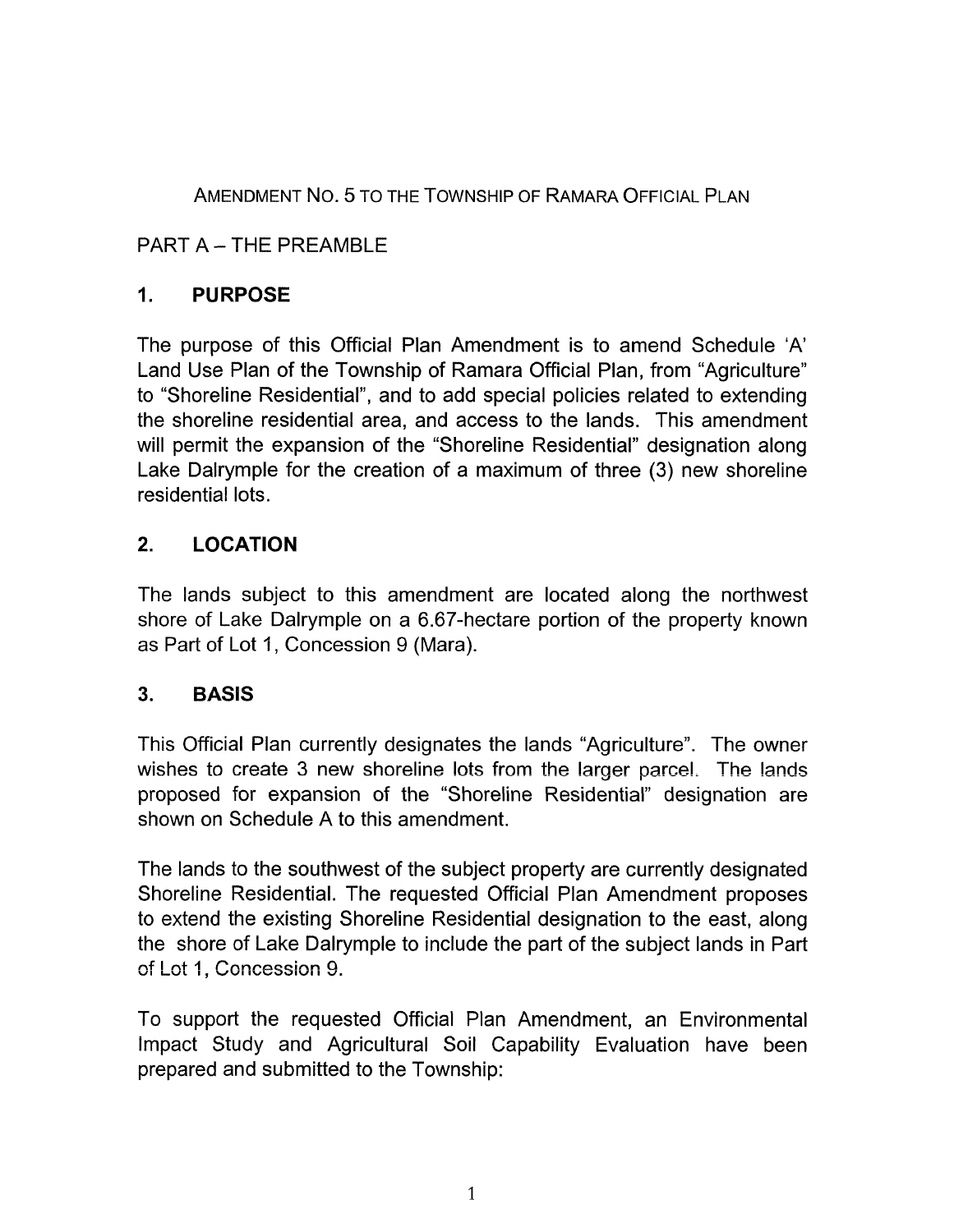## **Environmental Impact Study**

Michalski Nielsen Associates Ltd. prepared an Environmental Impact Study (EIS). The EIS concludes that the "subject property has excellent capability for accommodating shoreline residential lots. In effect, there are no major constraints to enabling the three new lots ... " (Michalski Nielsen Associates Ltd., p.28). With the implementation of the recommendations included in the EIS, the proposed development of three (3) shoreline residential lots will not negatively impact the form and function of the Provincially Significant Lake Dalrymple Wetland, according to the consultant.

## **Agricultural Soil Capability Evaluation**

VDV Consulting Ltd. prepared an assessment of the agricultural soil capability of the subject property and the Minimum Distance Separation I requirements.

The consultants report concluded the following:

- 62.5% of the entire subject property is comprised of CLI Classes 4 to 7 lands and unrated organic and disturbed soil areas.
- There are soil limitations to agricultural production.  $\mathbf{r}^{\left(1\right)}$
- There is no remaining agricultural infrastructure on the property.
- 48% of the lands subject to the amendment are comprised of CLI  $\mathcal{L}^{\pm}$ Class 3 soils with moderately severe limitations to agricultural production. Agricultural production is limited by the presence of disturbed soil areas and land fragmentation.
- $\hat{\mathbf{r}}$ MDS I calculations for the abutting property more than satisfy the minimum distance separation requirements.

The approval of this Official Plan Amendment and the subsequent creation of three (3) shoreline residential lots will not negatively affect existing agricultural operations in the area, according to the consultant.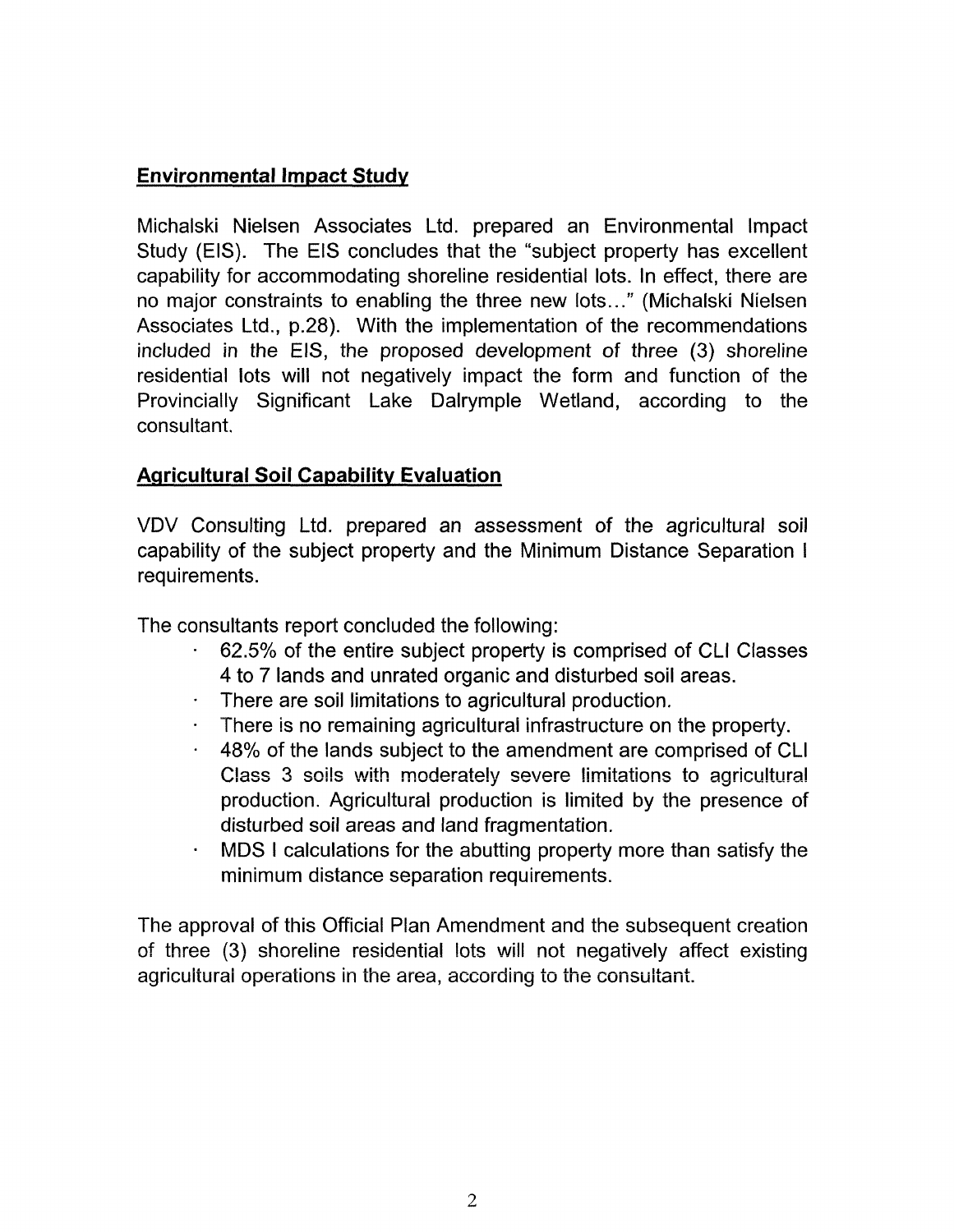## **PART B - THE AMENDMENT**

### **DETAILS OF THE AMENDMENT**

All of the Amendment, entitled PART B - THE AMENDMENT consisting of the attached text and schedules constitutes Amendment No.5, to the Official Plan of the Township of Ramara.

- 1. "Schedule A", entitled Land Use Plan is hereby amended by changing the lands as shown on the Schedule "A" attached hereto from "Agriculture" to "Shoreline Residential".
- 2. That Section 9.7.19 is hereby amended by adding a special policy as follows:

### 9.7.19.3 Highland Mills Development

The following polices shall apply to those lands designated as "Shoreline Residential" in part of Lot 1, Concession 9, (Mara), as shown on the Land Use Plan attached hereto as Schedule **"An.** 

- i. Notwithstanding Section 4.3.1.6, the outward expansion of an existing designated Shoreline Residential area is permitted.
- ii. A total of three lots shall be created by consent.
- iii. Notwithstanding Section 9.7.13, each new lot may have vehicle access by a common private rightof-way connected to an open public road.
- iv. Each new lot on a private right-of-way may be used for permanent occupancy.
- v. Each new lot shall have frontage on Lake Dalrymple.
- vi. All other relevant policies of the Official Plan shall apply.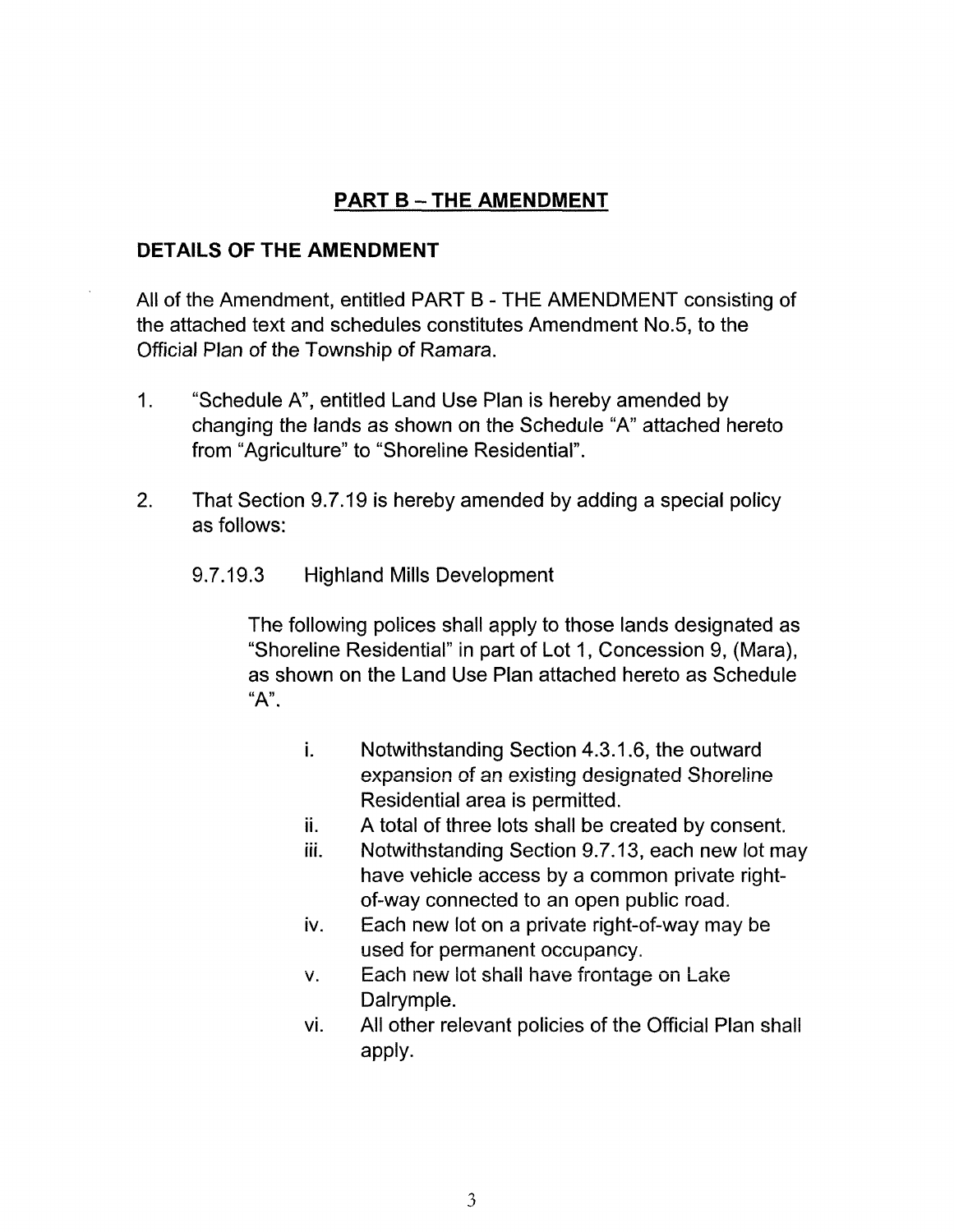- 3. That Section 9.3.10 is hereby amended by adding a special policy as follows:
	- 9.3.10.1 Highland Mills Development

The following pOlicies shall apply to those lands designated 'Agriculture" in part of Lot 1, Concession 9 (Mara), as shown on the Land Use Plan attached hereto as Schedule "A".

- i. notwithstanding Section 5.1.12.4, the proposed retained lot (66.53 ha), may be created with vehicle access by a common private right-of-way connected to an open public road.
- ii. All other relevant policies of the Official Plan shall apply.

Amendment No. 5 shall be implemented by means of a Zoning Bylaw enacted pursuant to Section 34 of the Planning Act. The creation of the three lots and the retained lot will require the approval of the Committee of Adjustment. A Site Plan Agreement between the Township of Ramara and the landowners shall be registered on title to address the recommendations of the Environmental Impact Study prepared by Michalski Nielsen Associates Limited and other matters considered relevant by the Township.

The provisions of the Official Plan, as amended from time to time, shall apply in regard to the interpretation of this amendment.

## **Part C - The Appendix**

The following appendices do not constitute part of Amendment NO.5 but are included as information supporting the amendment.

- Memorandum from the Township Planning Consultant to the Township, dated March 7, 2006.
- Memorandum from the Township Planning Consultant to the Township, dated April 3, 2006.
- Memorandum from the Township Planning Consultant to the Township, dated May 1, 2006.
- Minutes of the public meeting, March 13, 2006.